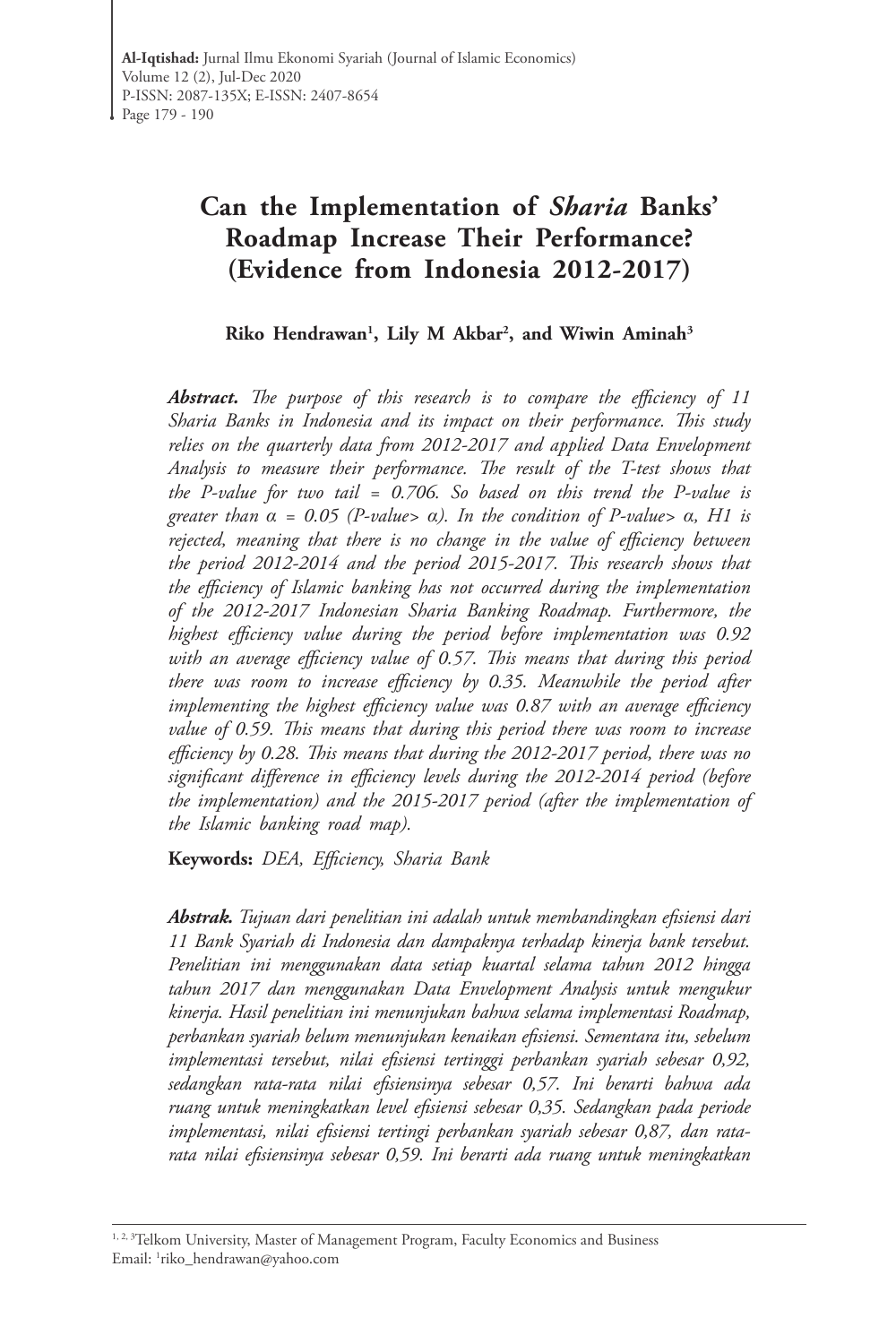*level efisiensi sebesar 0,28. Hasil penelitian juga menunjukan bahwa, secara keseluruhan periode tahun 2012 hingga tahun 2017, hasil t-test menunjukan nilai P-value for two tail = 0.706. Ini berarti P-value> α, dan menolak H1, sehingga tidak terdapat perbedaan level efisiensi selama periode 2012-2014 (sebelum implementasi) dan periode 2015 – 2017 (setelah implementasi)*

**Kata kunci:** *DEA, Efisiensi, Bank Syariah*

### **Introduction**

The development of Islamic banking in Indonesia began with the issuance of Banking Law Number 7 of 1992 which was later revised through Law Number 10 of 1998. It began with the operation of Bank Muamalat Indonesia (BMI) as the first *Sharia* Commercial Bank in Indonesia on May 1, 1992. Until December 31, 2017 there have been 13 *Sharia* Commercial Banks. Despite the small market share, the growth rate of national Islamic banking in the last decade grew positively, with an average increase of 33.2%. However, amid this positive growth, there is a phenomenon of a slowdown in business volume growth from 2012 to 2014, which at the end of 2014 only recorded a growth of 12% and had an impact on the slowing down of the national economy in 2014 - the beginning of 2015.

Besides the slowing down in the business volume of the sharia banking industry, the financial sector integration of the ASEAN Economic Community (AEC), serves as a challenge to immediately increase the efficiency of Indonesia's *Sharia* Banks due to the fact that foreign sharia banks have much bigger capacity and competitiveness. In response to challenges faced by the sharia bank industry, Indonesia's Financial Services Authority (OJK) develop the *Sharia* Banking Roadmap 2015-2019. In reference to the 2015-2019 Indonesian *Sharia* Banking Roadmap, based on the evaluation of the implementation of the Islamic banking blueprint up to 2014, despite many achievements that have been produced, there are still many things that still need to be carried out. It is known that there are several strategic objectives to be achieved such as the fulfillment sharia in bank operations, applying prudence, increasing competitiveness and efficiency, building financial stability and benefits for the wider community. This study aims to measure national sharia banking current efficiency as in input to the industry and the government has the output target of an increased efficiency level been achieved.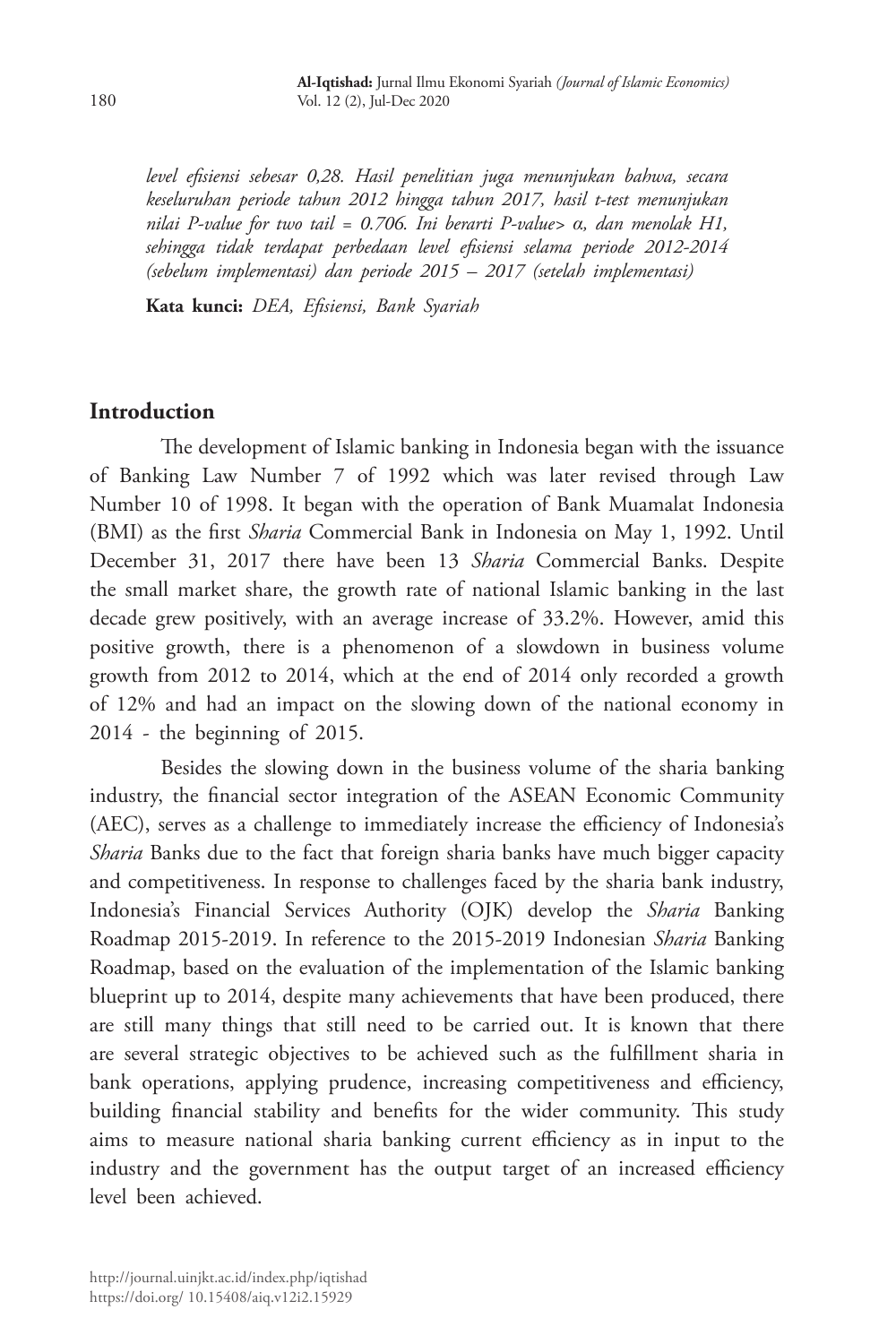Yudistira (2004) stated that during the period 1997 - 2000 in 12 countries, including Indonesia, although they felt the impact of the global crisis in 1998-1999, all Islamic banks showed excellent performance after going through these difficult times. Alfarisi and Hendrawan (2010) found that 3 Islamic Banks were among the 20% most efficient bank in Indonesia in doing intermediation function. Although its resilience in facing the crisis as well as, several studies of Islamic banking in recent years show that the level of efficiency is not optimal, as concluded by Firdaus and Hosen (2013)

This research purpose is to analyzes sharia banking efficiency for the period 2012-2017, before the implementation of sharia banking road map (2012- 2014) and after implementation of sharia banking road map (2015-2017) using the Data Envelopment Analysis (DEA) method.

### **Literature review**

DEA method was Developed by Farrel (1957) which measures the efficiency of one input and one output technique into multi-input and multioutput, using a relatively efficient value framework as input ratio (single virtual input) with output (single virtual output). The DEA method calculates the technical efficiency of the entire DMU. The efficiency value of each DMU in the sample is between 0 (zero) and 1 (one), where the value of 1 (one) shows perfect efficiency. The efficient DMUs will form a frontier line, the DMUs are said to be relatively efficient compared to other DMUs in the group and are a reference for inefficient DMUs. The general equation of the DEA method:

$$
hs = \frac{\sum_{i=1}^{m} u_{is} y_{is}}{\sum_{j=1}^{n} v_{js} x_{js}}
$$
 (1)

The efficiency ratio (hs) is then maximized with the following constraints:

$$
\sum_{i=1}^{\infty} u_i y_{ir}
$$
  

$$
\sum_{j=1}^{n} v_j x_{jr}
$$
  $\leq 1$  for  $r = 1,...,N$ ;  $u_i$  and  $v_j \geq 0$ .................(2)

where N indicates the number of banks in the sample.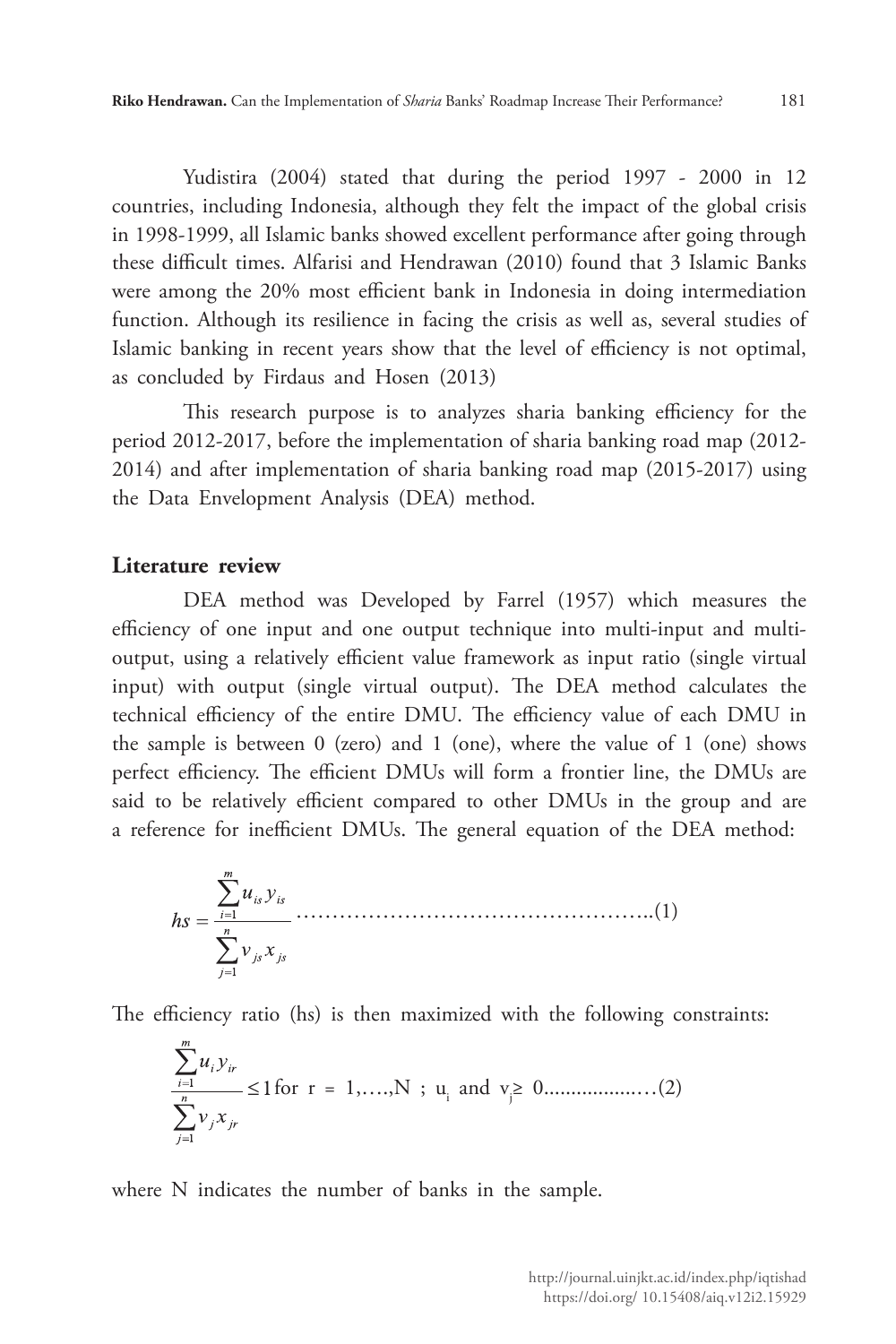# **Previous Research**

Hendrawan and Azhar ( 2018 ), investigated the level of efficiency 21 banks on the IDX during 2008-2017 using SFA Method., They found Overall, the banking sector in the Indonesian capital market between 2008 - 2017 recorded an efficiency score of 0.43. With this score, the banking system in the Indonesian capital market is still considered to be inefficient  $(0.43 \le 0.5)$ .

Rusydiana (2018) measured the level of the national sharia banking efficiency from 2007 to 2014 with DEA method, which concluded that the level of is at 66% with a standard of deviation 0,14 using DEA-CRS, and a level of 81% with a standard of deviation 0,11 using DEA-VRS. Havidz et al. (2017), conducted research on ten sharia commercial banks in Indonesia during the period of January 2011 - March 2015 using the DEA method. The results of the study show that Bank Syariah Bukopin is the most efficient for technical efficiency, Bank Muamalat Indonesia is the most efficient for technical efficiency, while the most efficient in terms of scale efficiency is Bank Mega Syariah and Bank Syariah Bukopin. Overall the technical efficiency is 72.9% during the study period for all banks, which means that there is an input wasted on average worth 27.1%.

Sari and Saraswati, (2017), use the DEA method to measure efficiency in 26 BUMN / BUMD, 6 Foreign banks, 11 mixed banks, 19 Foreign Exchange BUSNs and 27 Non-Foreign Exchange BUSNs in the 2012-2014 period. The results of the study concluded that the group of foreign banks had the highest efficiency followed by the BUMN / BUMD group, non-foreign exchange BUSN group, foreign exchange BUSN group and mixed bank group. Miranti and Sari (2016) conducted a study to 11 national sharia banks for the period of quarter 1 of 2013 to quarter 1 of 2015 indicates that efficiency level of the industry is inefficient and not yet optimum. In contrast, Maybank Syariah and Panin Syariah Bank are most efficient.

Lutfiana and Yulianto (2015) conducted a study of factors that affect the Efficiency Level of *Sharia* Commercial banks in Indonesia for the first quarter of 2011 - the third quarter of 2014 against 7 Islamic banks. The results of the study show that Bank Panin Syariah and BCA Syariah have an optimal level of efficiency. In contrast, the banks with low and very volatile efficiency are BRI Syariah. In general, the results of his research indicate that BUS is inefficient in optimizing the resources owned and has not been able to carry out its role as an intermediation institution optimally.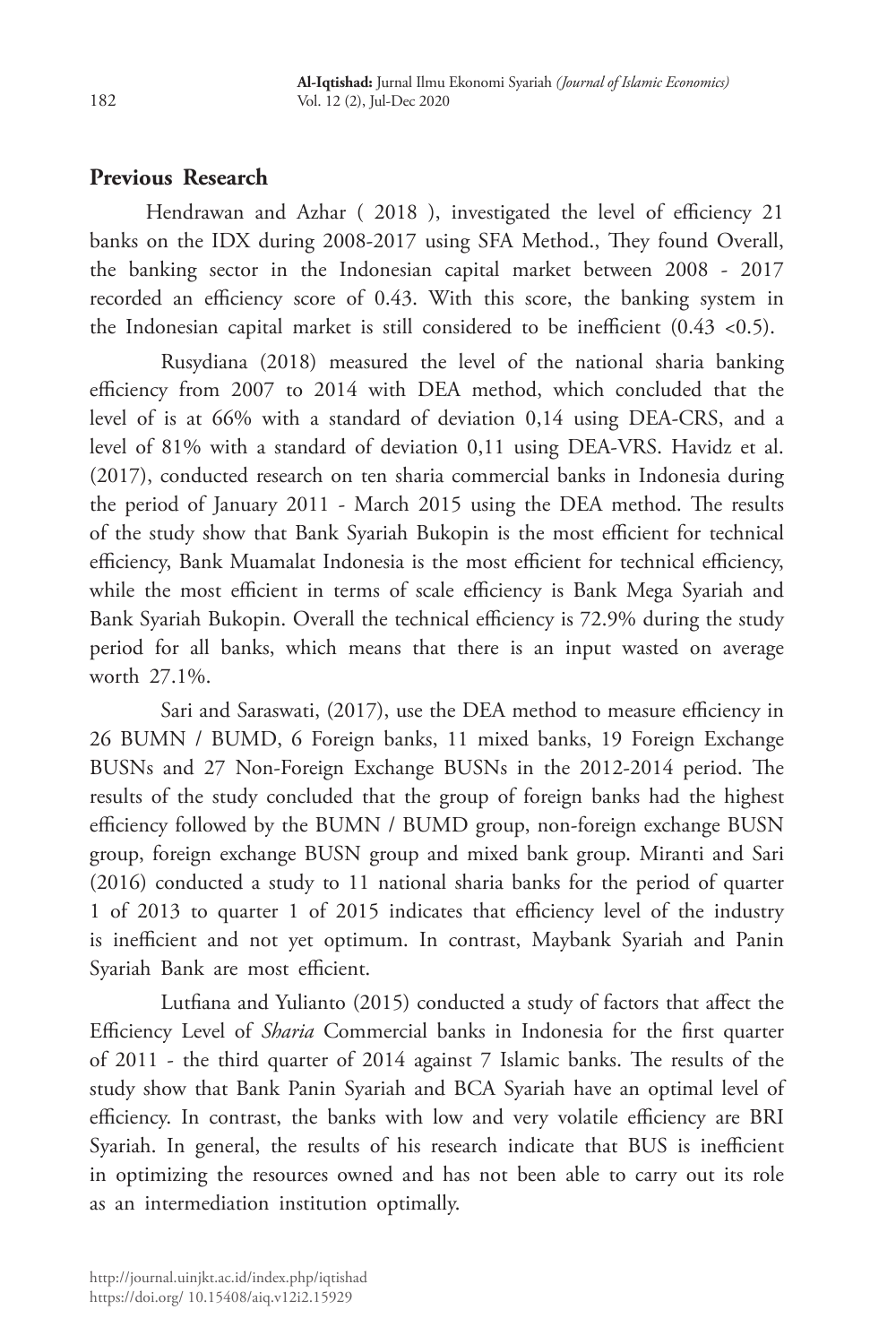Rahmawati (2015) measured the level of cost efficiency for national sharia banks from 2010 to 2013 using the DEA and SFA method and concluded the overall level was at 85.38% and 93.25% respectively. Novandra (2014) analyzes the comparison of the efficiency of Islamic and conventional banking in Indonesia with the object of research of all conventional banks and Islamic banks for the period 2008-2013 using the DEA method. The inputs used are demand deposits, savings and deposits, while the output is financing/credit provided by the bank (mudharabah, musharakah and murabahah). The results of the study show empirical evidence that Islamic banking can reduce the effects of the global financial crisis.

Firdaus and Hosen (2013) measured efficiency with the DEA method on 10 BUS in the second quarter period of 2010 until the fourth quarter of 2012. Inputs used were third party funds, total assets and labor costs with financing and operational opinion. His research concluded that no BUS has a stable efficiency score. Banks that have the highest level of efficiency are the highest during the study period, namely Bank Muamalat.

A study by Pratikno and Sugiarto (2011) comparing the efficiency of national sharia banks before and after the global crisis, from2006 to 2010 has indicated that the industry in general is categorized as efficient measured using the DEA-CRS method and shows no significant difference between before and after the global crisis. Yudistira (2004) examined the efficiency of 18 Islamic banks in the world during the period 1997-2000, using the DEA method. The input variables used are staff costs, fixed assets and total deposits while the output variable is total loans and liquid assets. The results of the study concluded that the inefficiency of the 18 banks of research objects was small, slightly above 10%, which is relatively low compared to conventional banks.

#### **Method, Data, and Analysis**

As explained in equation 1 and 2 above, where the DEA general equation derivatives for the DEA CCR model are as follows:

Max. 
$$
h_s = \sum_{i=1}^{m} u_i y_{is}
$$
  
\nst.  $\sum_{i=1}^{m} u_i y_{ir} - \sum_{j=1}^{m} v_j x_{jr} \le 0$ ;  $r = 1,...,N$  .........(3)  
\n $\sum_{j=1}^{m} v_j x_{js} = 1, u_j, v_j \ge 0$ 

http://journal.uinjkt.ac.id/index.php/iqtishad https://doi.org/ 10.15408/aiq.v12i2.15929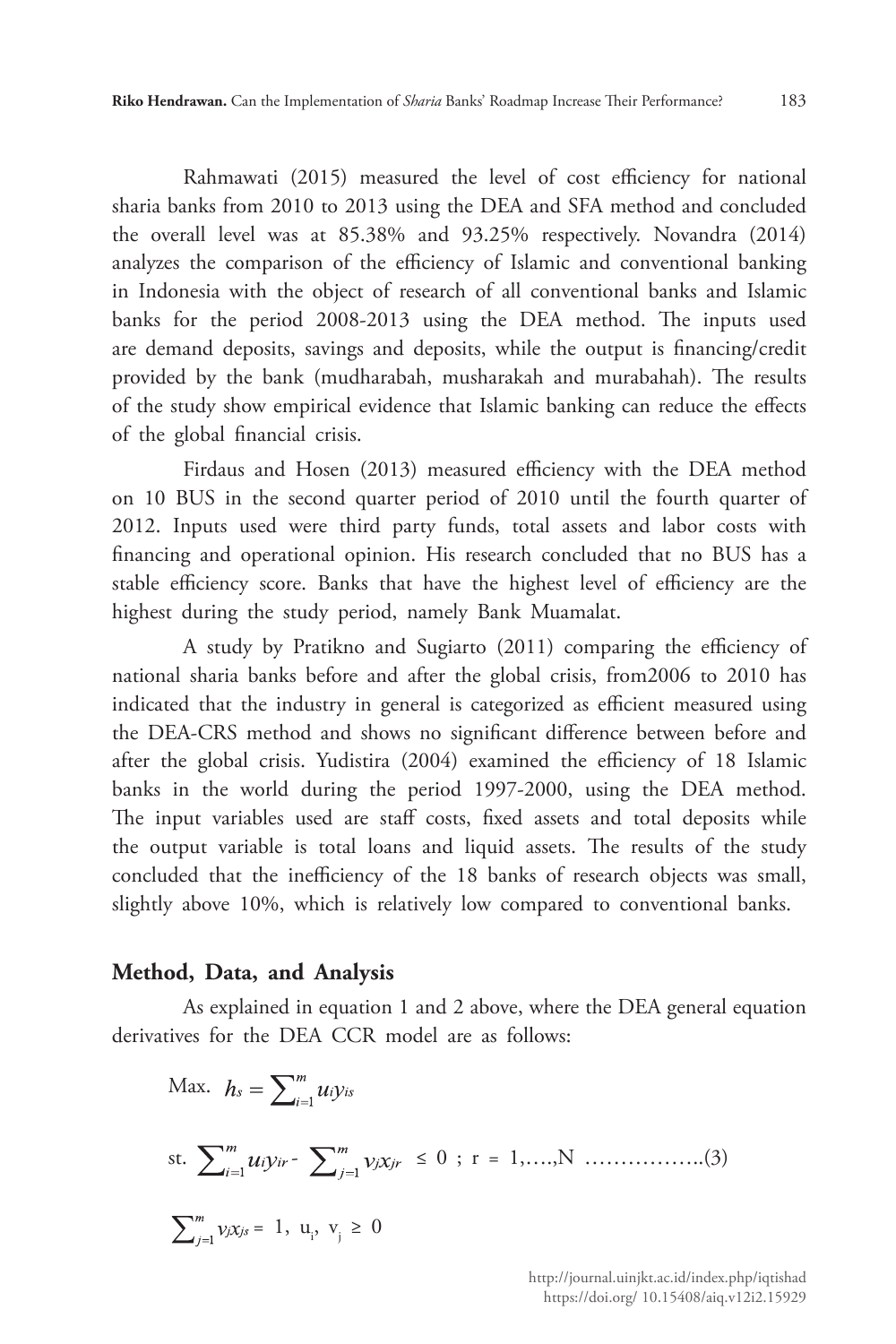The above equation explains that the objective function of the equation is to maximize output with a constraint function that the input value is equal to one, so the output value minus the input value is less than or equal to 0. For the DEA model the BCC is still guided by the general DEA mathematical model and modification of DEA CCR model by adding connectivity constraints to the equation so that the mathematical formula becomes:

Max. 
$$
h_s = \sum_{i=1}^{m} u_i y_{is} + U_0
$$
  
\nst.  $\sum_{i=1}^{m} u_i y_{ir} - \sum_{j=1}^{m} v_j x_{jr} \le 0$  ;  $r = 1,...,N$  ....... (4)  
\n $\sum_{j=1}^{m} v_j x_{js} = 1$   
\n $u_i, v_j \ge 0$ 

where  $U_0$  is a piece that can be positive or negative.

The data we used in this study is quarterly data from the financial statements from 2012 to 2017. As for the input variables, it applied labor cost, fixed asset and deposit. As for the output variables, it utilized *Sharia* lending and Operating income. There were 11 *Sharia* Bank selected for the sampling.

# **Results**

Based on the results of the research in table 1 below, it shows that the highest efficiency value during the period before implementation in 2012- 2014 was 0.92 (*Sharia* Maybank) with an average efficiency value of 0.57. This means that during this period there was room to increase efficiency by 0.35. While the period after implementing in 2015-2017 the highest efficiency value was 0.87 (*Sharia* Maybank) with an average efficiency value of 0.59. This means that during this period there was room to increase efficiency by 0.28. This means that overall during the 2012-2017 period there were no significant wears from the implementation of the Islamic banking road map. While the average Islamic banking efficiency is 0.58, with the highest efficiency value is 0.9. this means there is room to increase efficiency by 0.32.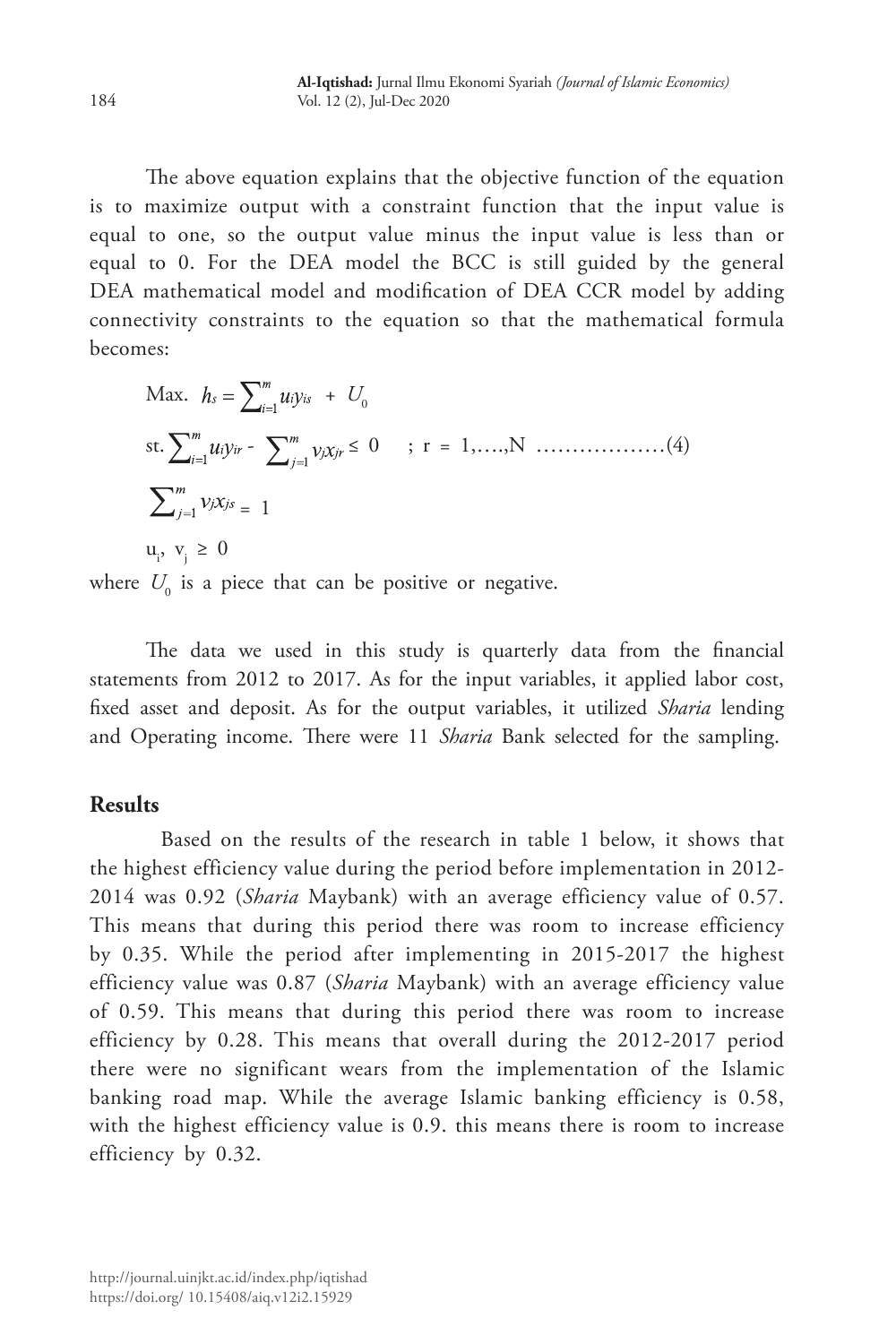| N <sub>o</sub> | Bank                 | <b>Eff-Score</b><br>2012-2014 | Bank                 | <b>Eff-Score</b><br>2015-2017 | Bank                 | <b>Eff-Score</b><br>2012-2017 |
|----------------|----------------------|-------------------------------|----------------------|-------------------------------|----------------------|-------------------------------|
| $\mathbf{1}$   | Maybank<br>Syariah   | 0,92                          | Maybank<br>Syariah   | 0,87                          | Maybank<br>Syariah   | 0,90                          |
| $\overline{2}$ | Panin Syariah        | 0,74                          | Panin Syariah        | 0,80                          | Panin Syariah        | 0,77                          |
| 3              | <b>BNI</b> Syariah   | 0,60                          | Victoria<br>Syariah  | 0,66                          | <b>BNI</b> Syariah   | 0,61                          |
| 4              | <b>BJB</b> Syariah   | 0,55                          | <b>BNI</b> Syariah   | 0,61                          | <b>BCA</b> Syariah   | 0,58                          |
| 5              | <b>BCA</b> Syariah   | 0,55                          | <b>BCA</b> Syariah   | 0,61                          | Victoria<br>Syariah  | 0,53                          |
| 6              | Muammalat            | 0,54                          | Bukopin<br>Syariah   | 0,53                          | BJB Syariah          | 0,53                          |
| 7              | Bukopin<br>Syariah   | 0,51                          | BJB Syariah          | 0,51                          | Bukopin<br>Syariah   | 0,52                          |
| 8              | Mandiri<br>Syariah   | 0,51                          | <b>BRI</b> Syariah   | 0,50                          | Muammalat            | 0,51                          |
| 9              | <b>BRI</b> Syariah   | 0,50                          | Muammalat            | 0.49                          | <b>BRI</b> Syariah   | 0,50                          |
| 10             | Mega Syariah         | 0,48                          | Mega Syariah         | 0,45                          | Mega Syariah         | 0,47                          |
| 11             | Victoria<br>Syariah  | 0,41                          | Mandiri<br>Syariah   | 0,42                          | Mandiri<br>Syariah   | 0,46                          |
|                | Mean                 | 0,57                          | Mean                 | 0,59                          | Mean                 | 0,58                          |
|                | Highest              | 0,92                          | Highest              | 0,87                          | Highest              | 0,90                          |
|                | Improvement<br>Score | 0,35                          | Improvement<br>Score | 0,28                          | Improvement<br>Score | 0,32                          |

Table 1. Efficiency Score of *Sharia* Bank in Periode 2012-2017

# **t-Test Analysis value of efficiency Between 2012-2014 and 2015-2017**

To test the hypothesis in the study used t-Test: Paired Two Sample for Means with the help of excel. The t-Test results can be seen in table 4-4 below. Based on the results of the t-test shows that the P-value for two tail = 0.706. So based on this trend the P-value is greater than  $\alpha = 0.05$  (P-value>  $\alpha$ ). In the condition of P-value>  $\alpha$ , H1 is rejected, meaning that there is no change in the value of efficiency between the period 2012-2014 and the period 2015- 2018. With this conclusion, it can be said that the implementation of the 2015-2018 Indonesian *Sharia* Banking Roadmap has not been able to improve the efficiency of sharia in general banking.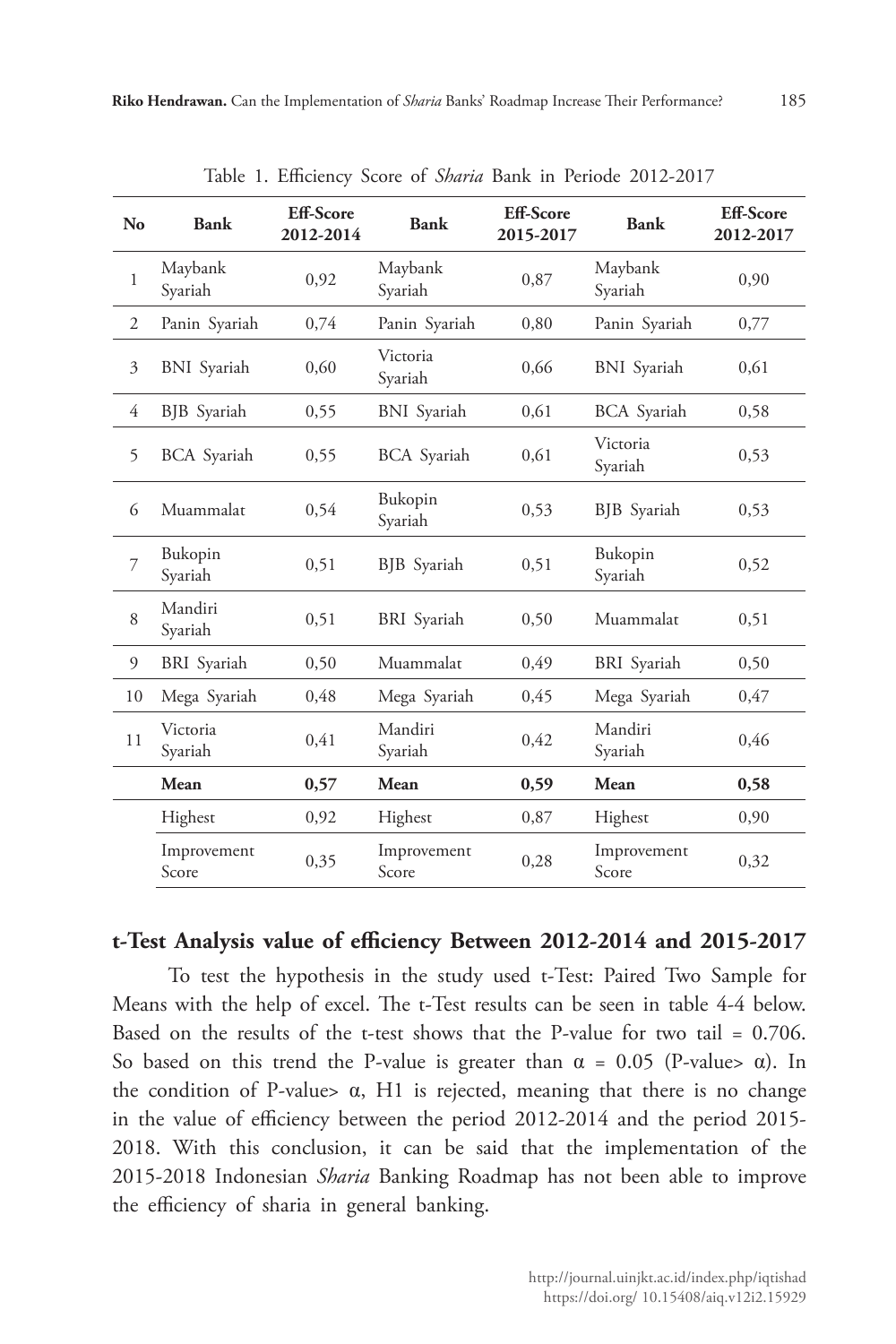|                                     | 2012-2014     | 2015-2017   |
|-------------------------------------|---------------|-------------|
| Mean                                | 0.574286258   | 0.585153326 |
| Variance                            | 0.020046715   | 0.020837241 |
| Observations                        | 11            | 11          |
| <b>Pearson Correlation</b>          | 0.790066026   |             |
| <b>Hypothesized Mean Difference</b> | 0             |             |
| df                                  | 10            |             |
| t Stat                              | $-0.38890022$ |             |
| $P(T \le t)$ one-tail               | 0.352751091   |             |
| t Critical one-tail                 | 1.812461123   |             |
| $P(T \le t)$ two-tail               | 0.705502181   |             |
| t Critical two-tail                 | 2.228138852   |             |

#### t-Test: Paired Two Sample for Means

### **Discussion**

For the detailed, three banks that have perfect efficiency discussed below :

### **Maybank** *Sharia*

During the observation period, the efficiency value of *Sharia* Maybank was almost consistently the highest among the ten other Islamic banks, In general it was quite volatile with an average value of 0.90. From 2012 to 2017 the output variable was an increasing trend in Operating Income but there was a downward trend in Financing. Whereas in the input variable, the increasing trend occurs in Fixed Assets and Employee Costs but there is a downward trend in the Savings Fund. This shows that although the amount of funds collected from the community in the form of savings funds has decreased, it also affects the decrease in the amount of financing that can be channelled to the community, but the operating income earned has increased.

### **Panin** *Sharia*

During the observation period, Panin *Sharia* efficiency values were almost consistently the second highest among nine other Islamic commercial banks with efficiency scores of 0.77. From Panin Syariah's financial data, the trend of Panin Syariah deposit and financing funds since the first quarter of 2012 until the second quarter of 2017 shows a tendency to increase which is relatively consistent, but since the second quarter of 2017 until the fourth quarter 2017 shows a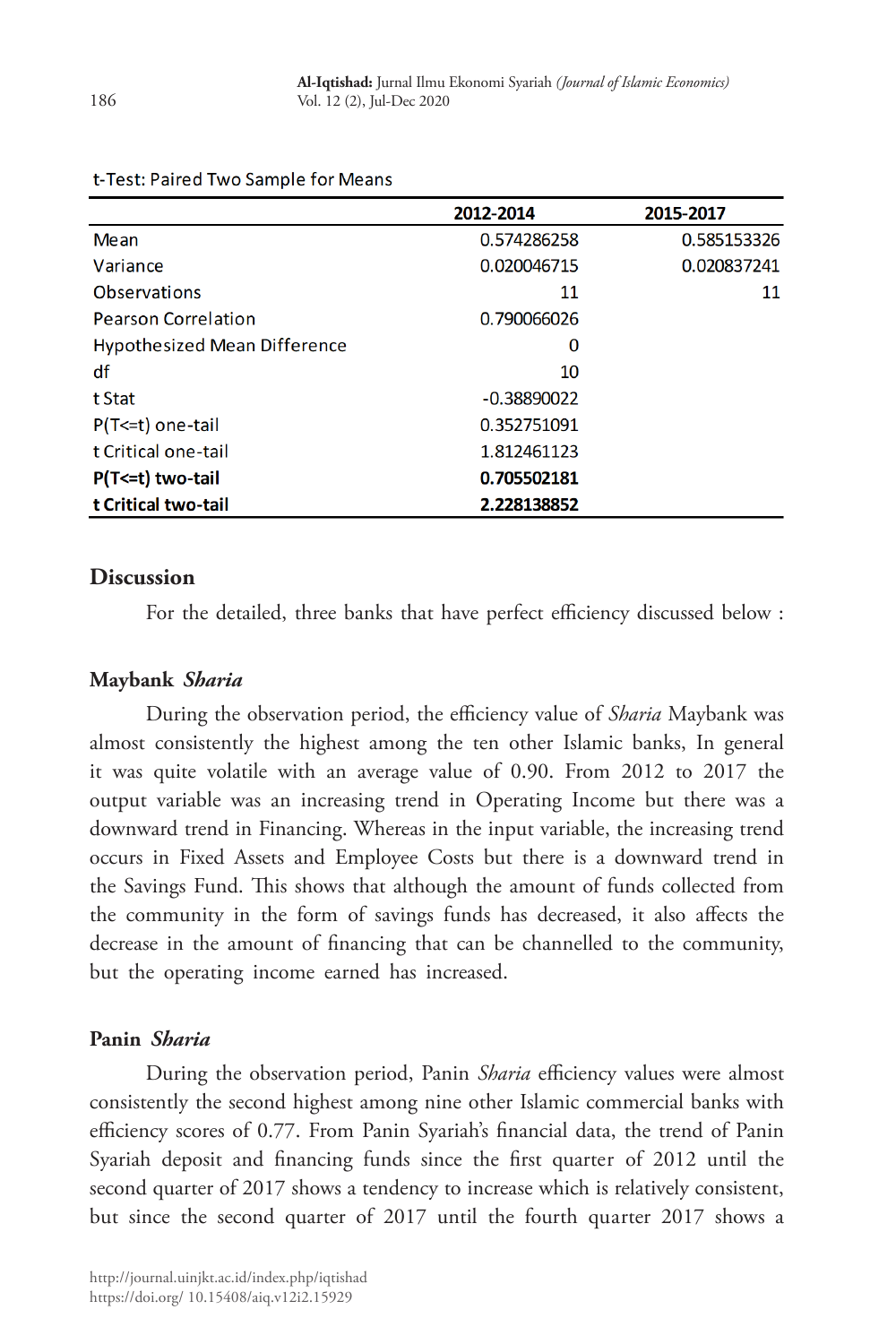negative trend. Operating income, despite the tendency to increase positive deposit funds from the first quarter of 2012, looks stable despite fluctuations. But in the first quarter of 2015 there was an increase even though it tended to be stable afterwards, in other words there was no increase even though it did not decline. What needs to be considered in the Panin Syariah case is, although there is a tendency for an increase in deposit funds to have a similar trend effect on financing but does not have the same effect on operating income.

### **BNI** *Sharia*

BNI *Sharia* efficiency value shows that the value of efficiency is quite volatile with an average of 0.61. The trend of BNI *Sharia* deposit and financing funds since the first quarter of 2012 until the fourth quarter of 2017 has consistently shown an increasing trend. While operating income even though it had shown an increase starting from the second quarter of 2015 to the fourth quarter of 2015. However, it was quite volatile but tended to no growth after that, similar to the conditions before the second quarter of 2015. BNI *Sharia's* labor costs are very volatile but have a stable tendency during the observation period. While the fixed assets of BNI Syariah tend to increase with high growth

Furthermore, Finding from this research shows that the average labor cost incurred by Islamic banking is IDR 229 billion. Labor costs fluctuate significantly every quarter following a nearly identical pattern for Islamic Banking. Mandiri Syariah has the highest average cost of IDR 943 billion, and Victoria *Sharia* of IDR 17 billion owns the lowest average cost. The results showed that labor costs have a solid correlation to efficiency so that the strategy in managing labor costs is critical in increasing the efficiency and performance of Islamic commercial banks.

During the period 2012-2017, the amount of savings collected by Islamic banking was an average of IDR 14.3 trillion. The collection of deposit funds was achieved by Mandiri Syariah amounting to IDR 77.9 trillion in the 4<sup>th</sup> quarter of 2017, and the lowest collection was by Victoria Syariah of IDR 400 billion. The results showed that savings funds showed a negative correlation, this shows that in islamic banking, savings funds have not been optimazed for use, especially in terms of distribution to third parties. Therefore it is necessary to make a special strategy to balance between savings and distribution of funds to third parties.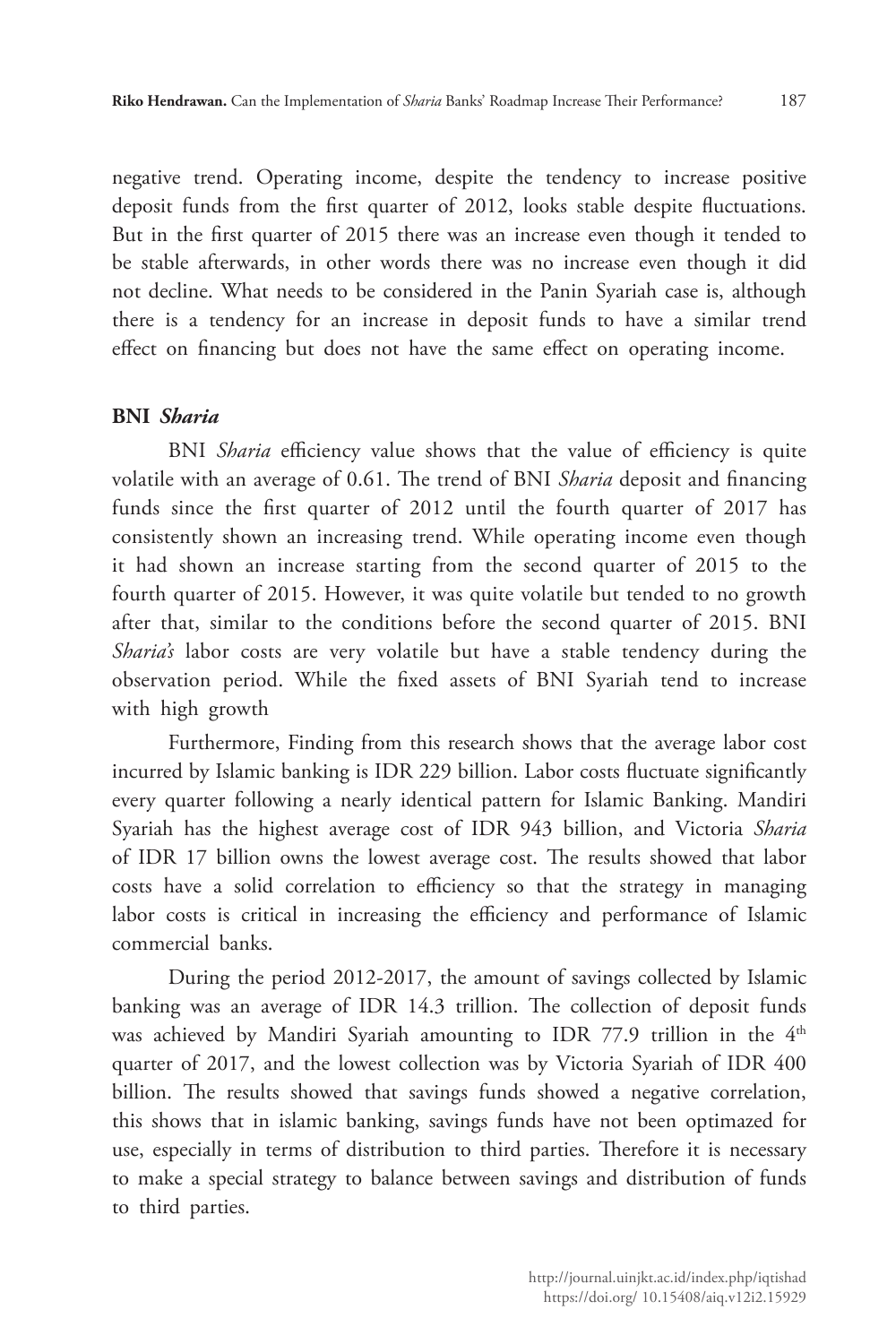The average value of Islamic banking assets in the periode 2012-2017 is IDR 454 billion. Asset value shows a negative correlation, this indicates that the use of assets in Islamic banking is less than optimal, so the merger of Islamic banking is something that needs to be done to improve the efficiency and performance of Islamic banking in Indonesia.

The financing of Islamic banking is dominated by four banks, Mandiri Syariah, Muamalat, BNI Syariah and BRI Syariah. In the period 2012-2017, shows that public trust in Islamic banking has increased. Still on the other hand, Islamic banking is experiencing difficulties in channelling financing, so a special strategy is needed to increase financing in Islamic banking.

# **Conclusion**

In this study, using 11 *Sharia* Banks in Indonesia shows that using quarterly data during 2012-2017 can be summarized as follows the average of efficiency sharia Bank in Indonesia during the highest efficiency value during the period before implementation in 2012-2014 was 0.92 (*Sharia* Maybank) with an average efficiency value of 0.57. This means that during this period there was room to increase efficiency by 0.35. While the period after implementing in 2015- 2017 the highest efficiency value was 0.87 (*Sharia* Maybank) with an average efficiency value of 0.59.

This means that during this period there was room to increase efficiency by 0.28. This means that overall during the 2012-2017 period there were no significant wears from the implementation of the Islamic banking road map. While the average Islamic banking efficiency is 0.58, with the highest efficiency value is 0.9. this means there is room to increase efficiency by 0.32. From the t-Test also found that the implementation of the 2012-2017 Indonesian *Sharia* Banking Roadmap has not been able to improve the efficiency of sharia bank. Future research of sharia bank efficiency should focus on what financial input elements has a direct impact on efficiency and align with the *Sharia* Banking Roadmap 2015-2019 efficiency strategies directions.

# **References**

Alfarisi, Ade Salman dan Riko Hendrawan. 2010. *Measuring Efficiency as Intermediation Approach Between Conventional and Sharia Banks in Indonesia*, Jurnal Keuangan dan Perbankan, Vol. 14 No. September 3 2010, hlm. 501–508.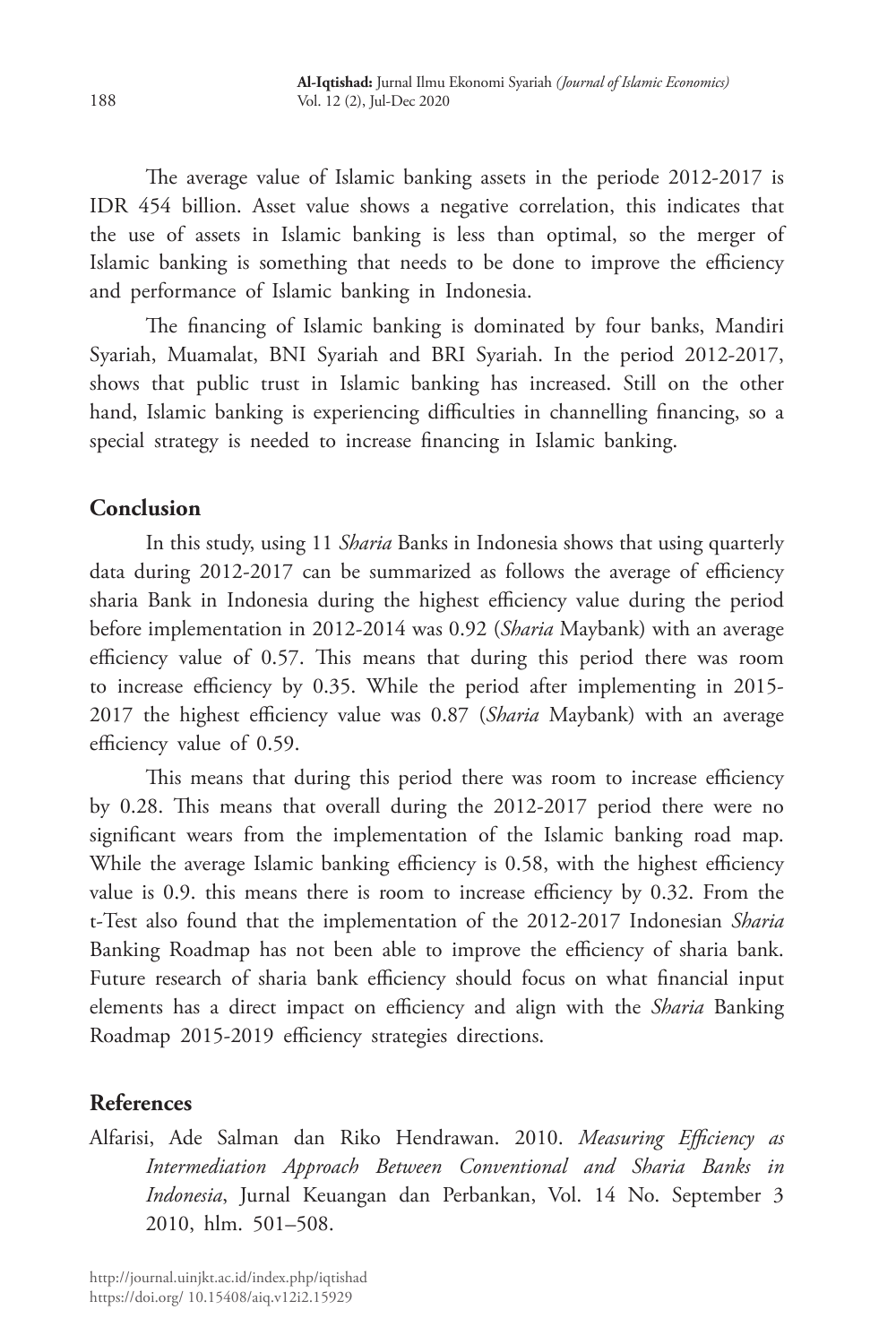- Farrel, M. J. 1957. The Measurement of Productive Efficiency. *Journal of the Royal Statistical Society. Series A (General)* Vol. 120, No. 3 (1957), pp. 253-290.
- Firdaus, Muhammad Faza dan Hosen, Muhammad Nadratuzzaman. 2013. Efisiensi Bank Umum Syariah Menggunakan Pendekatan *Two-Stage Data Evnvelopment Analysis,* Buletin Ekonomi Moneter dan Perbankan, halaman 167-188. Oktober 2013.
- Havidz, Shinta Amalina Hazrati et al. 2017. Technical and Scale Efficiency Employing Data Envelopment Analysis: Empirical Evidence From Islamic Public Banks in Indonesia, International Journal of Application or Innovation in Engineering & Management, Vol. 6 Issue 8 August 2017.
- Hendrawan, Riko and Azhar, A Nasution. 2018. *Assessing Banking Profit Efficiency Using Stochastic Frontier Analysis,* Journal of Finance and Banking Review, 3 (4) 67–76 (2018).
- Lutfiana, Rosyiqoh Haida dan Yulianto, Agung. 2015. Determinan Tingkat Efisiensi Bank Umum Syaria Di Indonesia (Pendekatan *Two Stage DEA*). Accounting Analysis Journal 4 (3) (2015).
- Miranti, Dea Anisa and Sari, Kartika, Efisiensi Bank Umum Syariah Di Indonesia Menggunakan Pendekatan Data Envelopment Analysis (DEA). Jurnal Ekonomi Bisnis Volume 21 No. 3 Desember 2016.
- Novranda, Rio. 2014. Analisis Perbandingan Efisiensi Perbankan Syariah Dan Konvensional di Indonesia, Jurnal Ekonomi dan Pembangunan Vol. 22 No. 2 2014.
- Pratikno, Heri dan Sugianto, Iis. 2011. Kinerja Efisiensi Bak Syariah Sebelum dan Sesudah Krisis Global Berdasarkan Data Envelopment Analysis, *Jurnal Ekonomi Bisnis*, Th. 16 No. 2 Juli 2011.
- Rahmawati, Rafika. 2015. The Cost Efficiency of Islamic Bank in Indonesia: A Stochastic Frontier Approach And Data Envelopment Analysis, *Bulletin of Monetary, Economics and Banking*, Vol. 17 No. 4 April 2015.
- Rusydiana, Aam Slamet. 2018. Efisiensi Dan Stabilitas Bank Umum Syariah Di Indonesia, *Jurnal Ilmu Akuntansi Volume* 11 (2). 2018: 203-222. P-ISSN: 1979-858X; E-ISSN: 2461-1190. DOI: 10.15408/akt.v11i2.7033
- Sari, Putri Zanufa dan Saraswati, Erwin. 2017. The Determinant of Banking Efficiency in Indonesia (DEA Approach). Journal of Accounting and Business Education. 1 (2). March 2017.